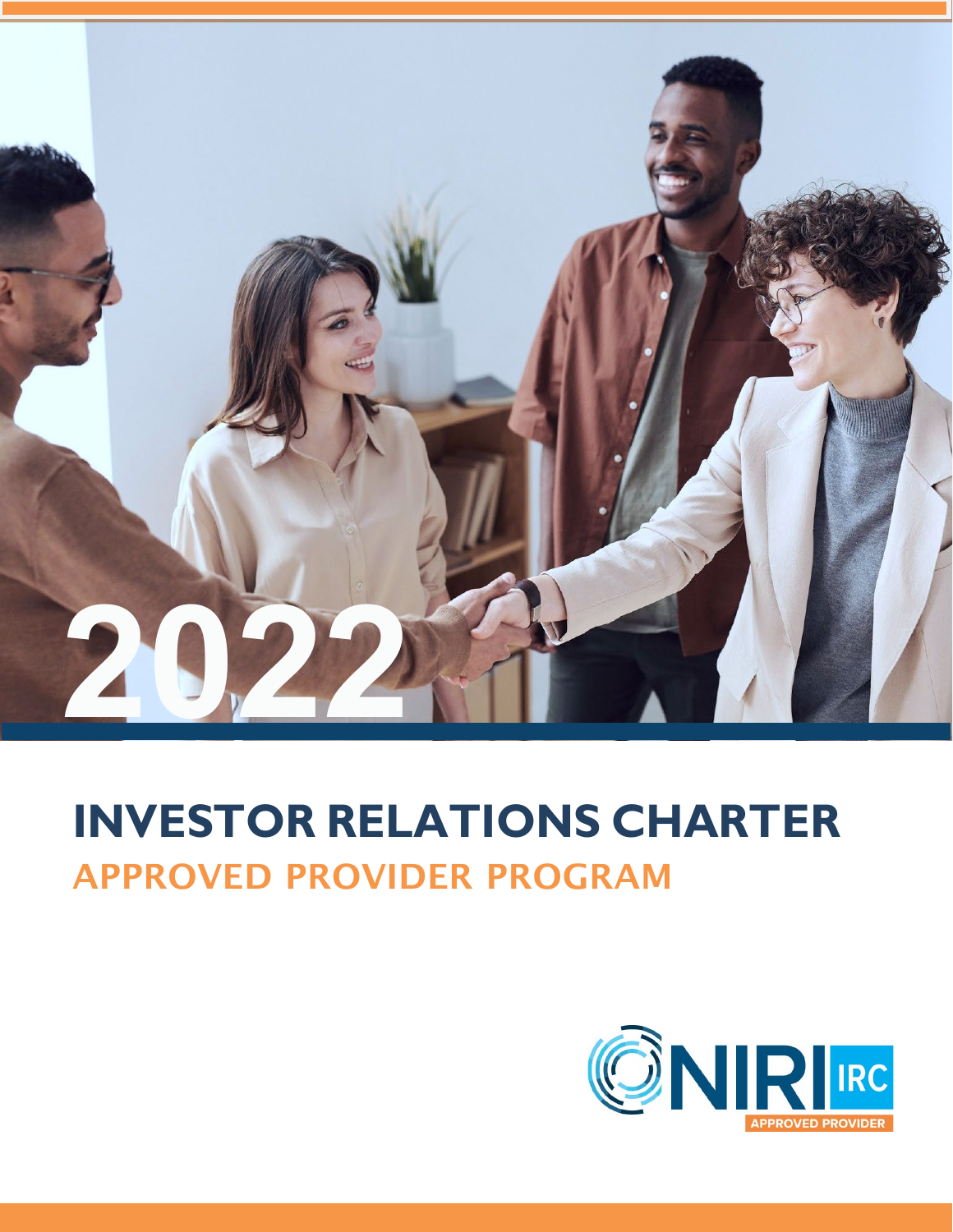### **Contents**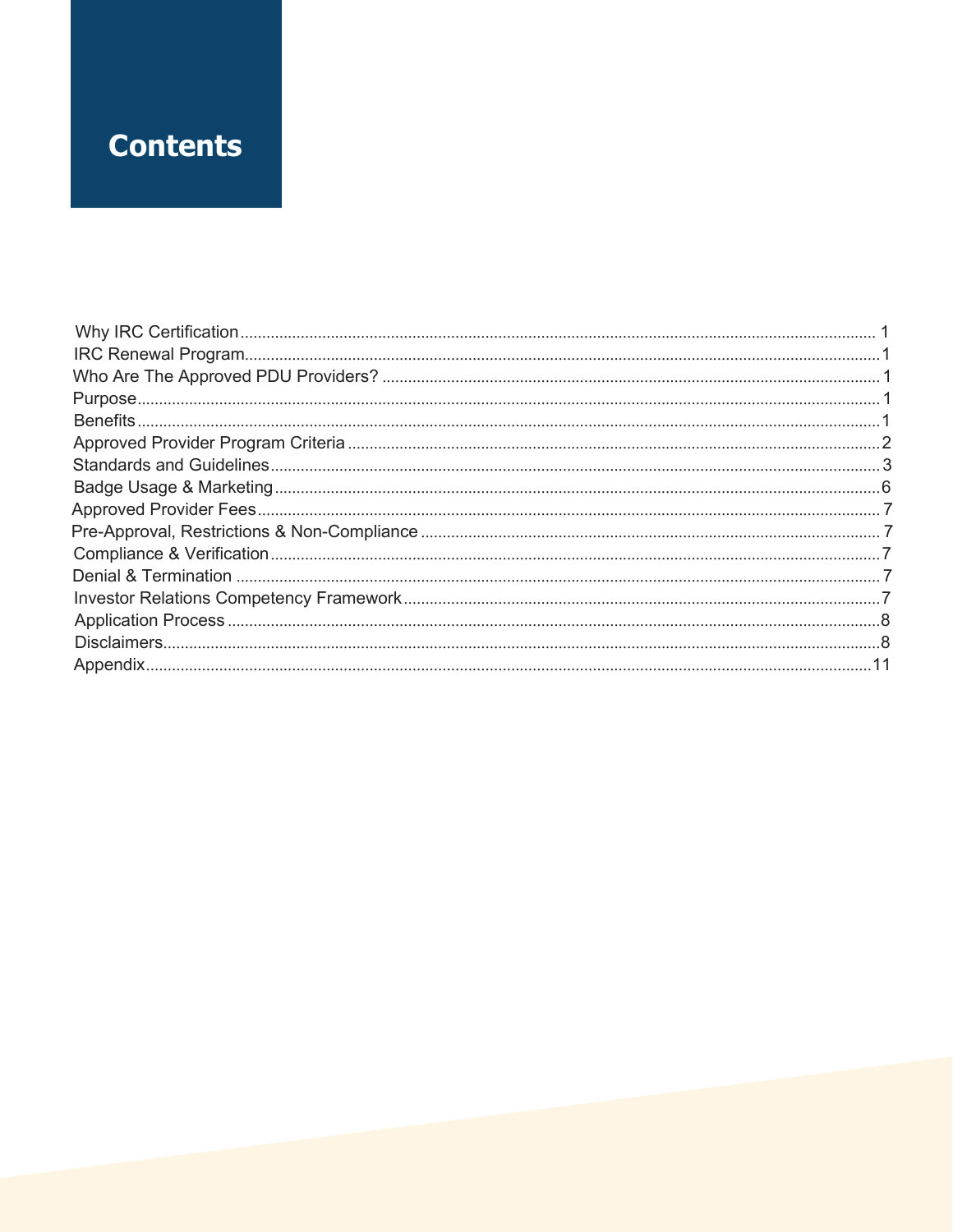### <span id="page-2-0"></span>**Why IRC Certification**

The objectives of NIRI's Investor Relations Charter program are (1) to validate the professional's fundamental knowledge and comprehension of the core tenets of investor relations and (2) to verify the professional's ability to apply the underlying principles and synthesize the strategic concepts related to the practice of investor relations.

### **Purpose of the IRC Renewal Program**

The purpose of the Investor Relations Charter (IRC)® Renewal Program is to promote continued competence of IRC certification holders.

#### <span id="page-2-1"></span>**IRC Renewal Program Requirements**

This program requires that certificants accrue a set minimum of Professional Development Units (PDUs) within a three-year cycle. This renewal cycle, which follows general guidelines, ensures that certificantsdemonstrate currency in job-related knowledge within a fair and appropriate time period.

### <span id="page-2-2"></span>**Who Are The Approved PDU Providers?**

Approved PDU Providers are organizations that offer knowledge programming, training, and education in investor relations. They are approved to issue Professional Development Units (PDUs) to meet the continuing education requirements needed by the IRC certification holders. To earn the Approved Provider status, a provider must meet or exceed the program requirements and guidelines.

### <span id="page-2-3"></span>**Purpose**

The purpose of the Approved PDU Provider Program is to:

- Help the IRC holders maintain their charter.
- Give organizations that offer education, training and/or other IR-related competencies and knowledge programming the opportunity to be recognized and pre-approved to award Professional Development Units (PDUs) for certification renewal purposes.

### **BENEFITS**

Becoming an Approved PDU Provider reflects your organization's commitment to providing education that helps the IRC holders maintain their certification.

Key benefits for being an Approved Provider include being able to:

- Award PDUs for IR-focused programs
- Be identified as an Approved PDU Provider
- Use the Approved PDU Provider digital badge on your website, marketing materials and publications
- Help eliminate the guesswork for credential-holders, who will know by your status that your program qualifies for Professional Development Units (PDUs).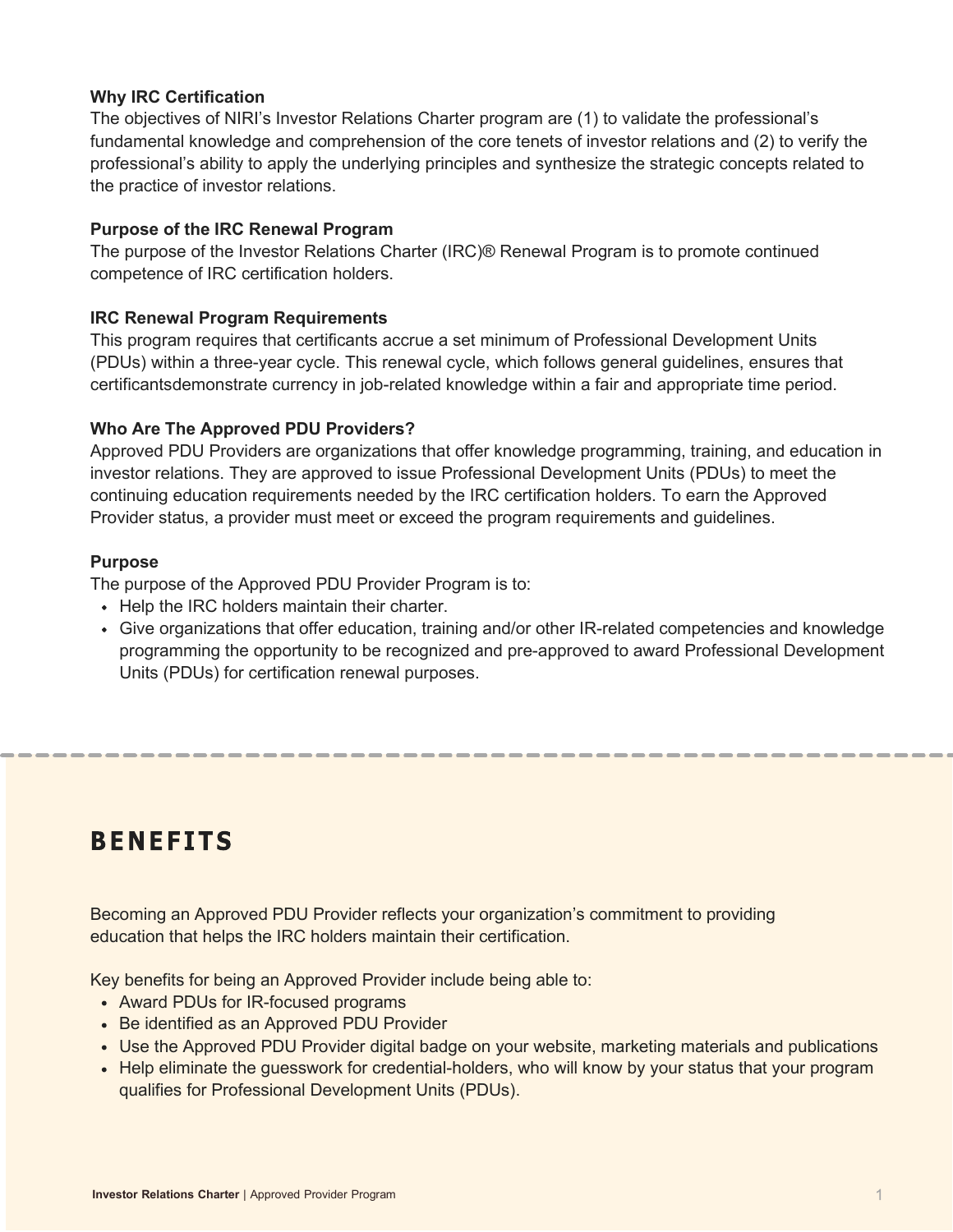### **APPROVED PROVIDER CRITERIA**

An Approved Provider's program must:

- Be related to investor relations and open to the public.
- Contribute to an attendee's IR knowledge and skills.
- Include IR-themed learning objectives.
- Be at least one hour, with a minimum 45-minute presentation and a 10-15-minute Q&A session that is directly related to the topic of discussion. When a program is longer than three hours, it must have a detailed agenda that shows what is being covered for each hour of the day, including non-educational time.
- Qualified activities may include conferences, college/university courses, seminars, workshops, video conferences, webinars, e-learning and other educational programs in person or virtually.

#### **\*Social and networking events do not qualify.**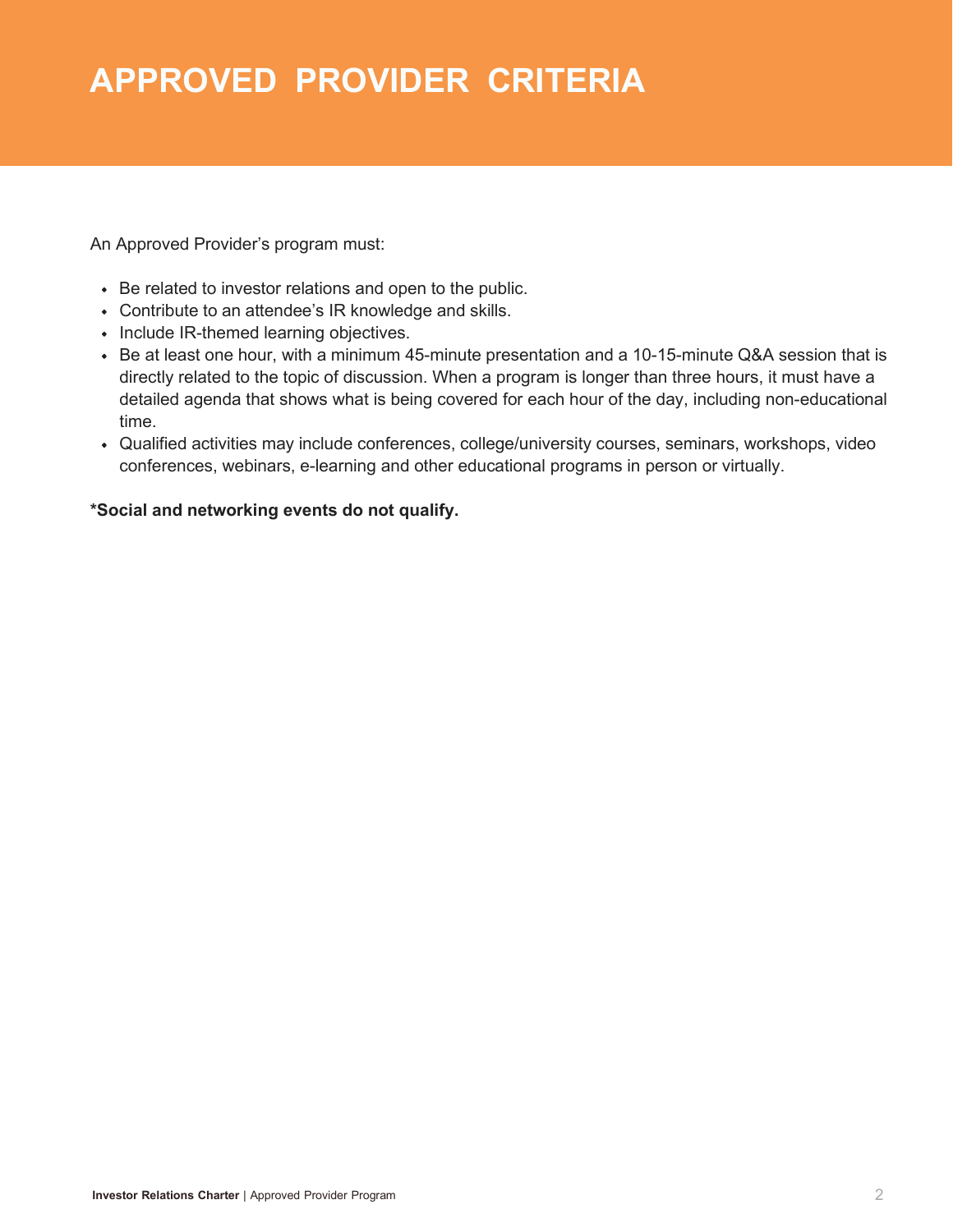### **STANDARDS AND GUIDELINES**

#### **Approved PDU Providers must adhere to the following program guidelines:**

Standard No.1 Providers are responsible for compliance with the following applicable standards and other PDU requirements.

Standard No.2 Learning activities must be based on relevant learning objectives and outcomes that clearly articulate the professional competencies based on the IR Domains of practice that should be achieved by participants in the learning activities.

Standard No.3 Course/program documentation must contain the most recent publication, revision, or review date. Courses must be revised as soon as feasible following changes to relative codes, laws, rulings, decisions, interpretations, and other.

Standard No.4 Qualifications of content reviewers. Individuals or teams qualified in the subject matter must review programs. When it is impractical to review certain programs in advance, such as lectures given only once greater reliance should be placed on the recognized professional competence of the instructor or presenter.

Standard No.5 Review responsibilities if content is purchased from another entity. PDU Providers may purchase course content from other entities and developers. The organization that issues the certificate of completion under its name to the participants of the program is responsible for compliance with all Standards and other PDU requirements.

Standard No.6 Group live programs must employ instructional strategies that clearly define learning objectives, guide the participant through a program of learning, and include elements of engagement within the program.

Standard No.7 For courses from an accredited university or college that is successfully completed for credit will be considered to be a blended learning program. PDU Providers should refer to respective state boards for requirements of an accredited university or college.

Standard No.8 PDU Providers must make the following information available for all their programs in advance:

- Learning objectives
- Delivery methods
- Recommended number of PDUs
- Recommended domain of practice or field of study
- Prerequisites (if applicable)
- Program description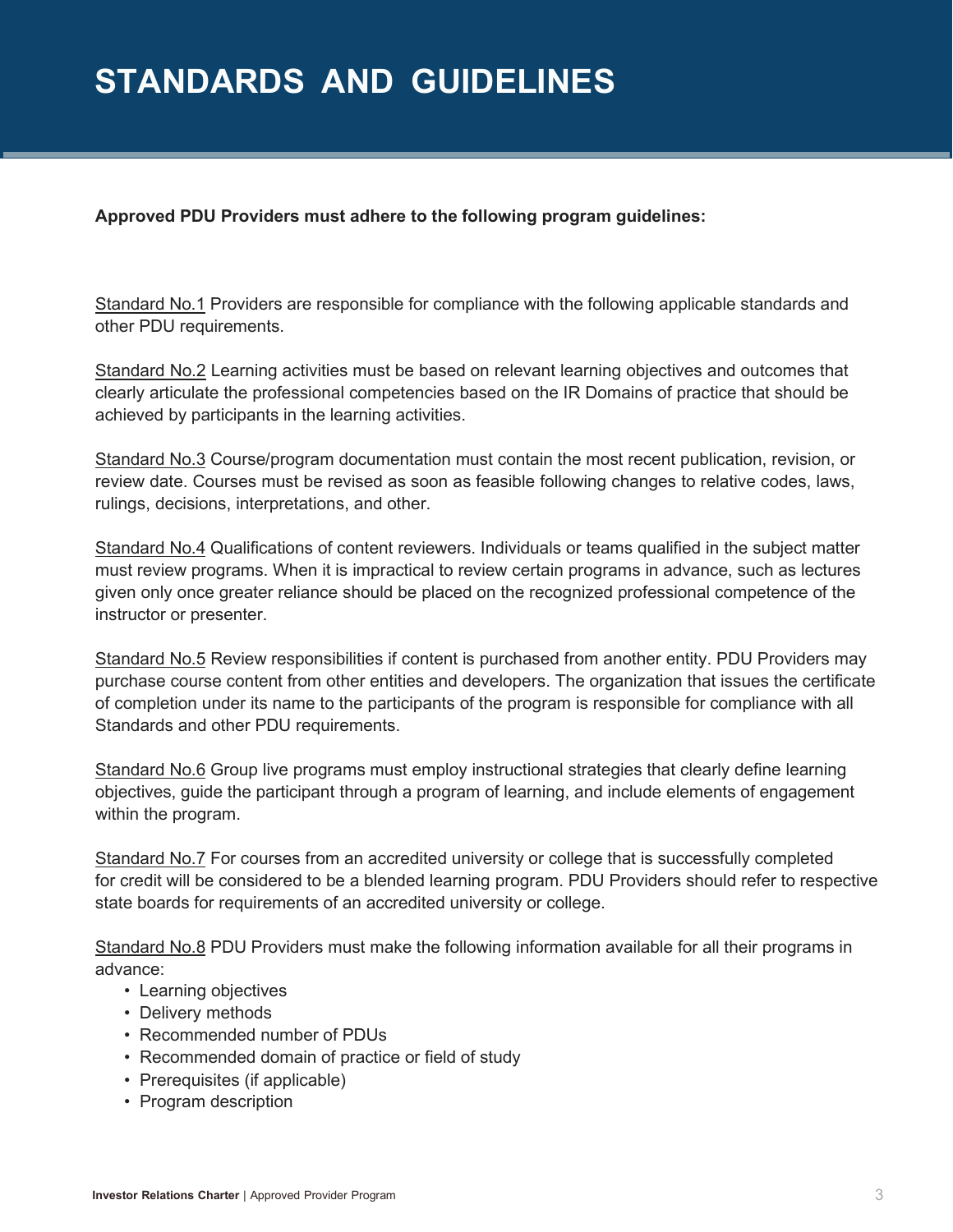### **STANDARDS AND GUIDELINES**

Standard No.9 Responsibility to monitor attendance. Although it is the participant's responsibility to report the appropriate number of credits earned, PDU Providers must maintain a process to monitor individual attendance at group programs (virtual or in-person) to assign the correct number of PDU credits. A participant's self-certification of attendance alone may not be sufficient.

Standard No.10 Instructors and discussion leaders of learning activities may receive PDU credit for their preparation, review, and presentation time to the extent the activities maintain or improve their professional competence and meet the requirements of these Standards. Content reviewers of learning activities may also receive PDUs for actual review time up to the actual number of PDUs for the program.

Standard No.11 Writers of published articles, books, or PDU Providers may receive PDUs for their research and writing time to the extent it maintains or improves their professional competence.

Standard No.12 Providers must provide program participants with documentation (electronic or paper) of their participation (certificate of completion, certificate of attendance, letter, or email confirmation), to confirm their participation which includes the following:

- PDU Providers name and contact information
- Participant's name
- Course/program/event title
- Date offered or completed
- Location (if applicable)
- Type of instructional and delivery method used
- Number of PDUs recommended following IRC PDUs At-A-Glance
- Signed by PDU Providers representative
- Event time duration
- The documentation should be provided as soon as possible and should not exceed 60 days (so that participants can report their earned PDU in a timely manner).

Standard No.13 Providers must retain adequate documentation (electronic or paper) for a minimum of five years to support their compliance with these standards and the reports that may be required of participants.

Standard No.14 Required documentation elements. Evidence of compliance with responsibilities set forth under these Standards that is to be retained by PDU Providers includes the following:

- Records of participation
- Dates and locations
- Author/instructor/speaker/presenter/developer, and content reviewer, as applicable, names and credentials
- Number of PDU credits earned by participants
- Results of program evaluations
- Program descriptive materials (program/course/event announcement information)
- Information to be retained by PDU Providers includes copies of program materials.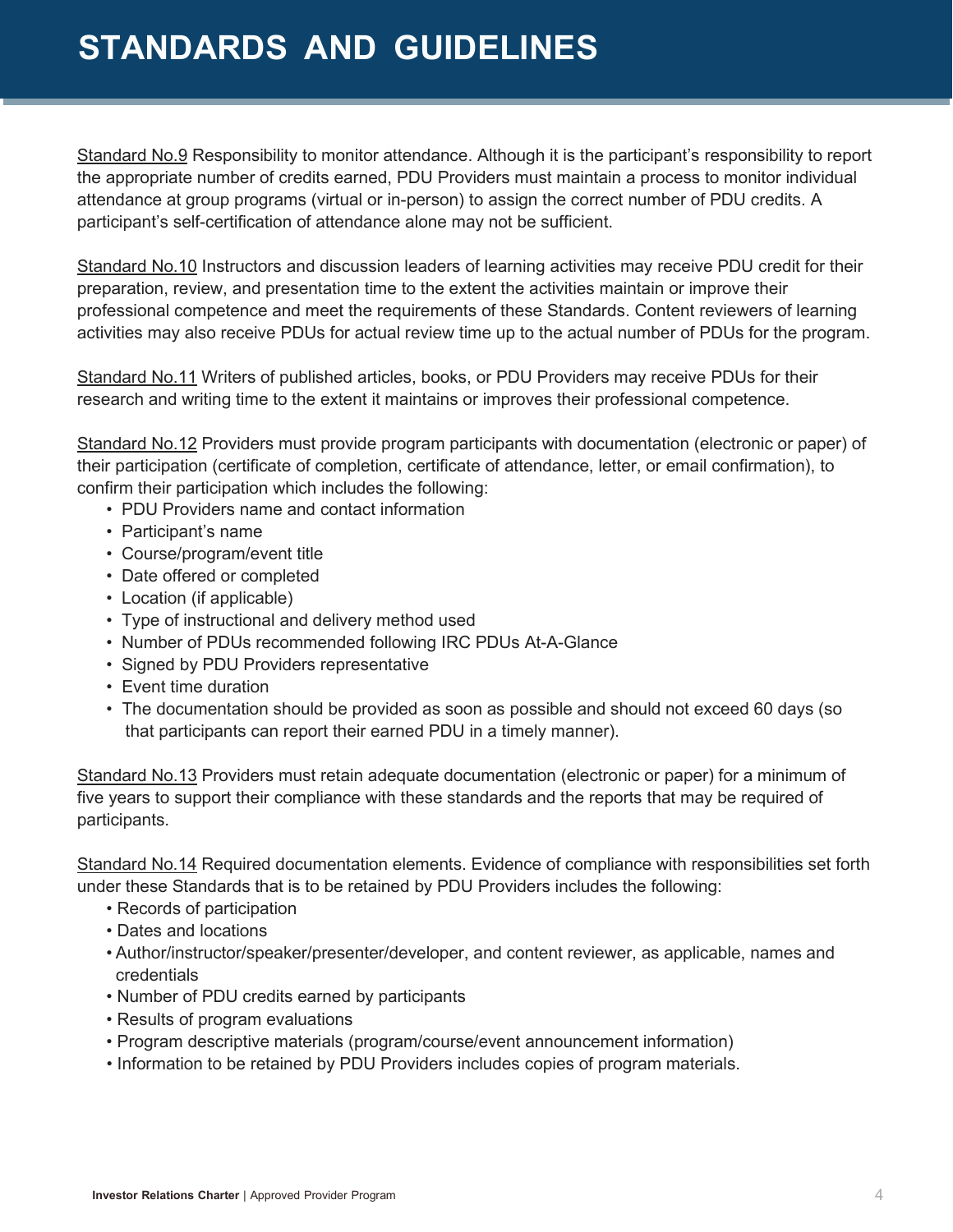### **STANDARDS AND GUIDELINES**

Standard No.15 Develop a verifiable process for determining attendee participation for passive-format programs (e.g., webinars, video conferences, self-directed e-learning).

Standard No.16 Refer to the PDUs-At-A-Glance to award the appropriate number of PDUs for individual offerings and programs.

Standard No.17 Provider must offer appropriate high-quality programming, developed, and presented by qualified subject matter experts.

Standard No.18 Programming should address the IR competencies and/or domains needed for effective job performance, as outlined in the most recent version of the IR Competency Framework.

Standard No.19 Provider must have a participant evaluation process in place and/or utilize feedback to ensure continuous improvement in program content and quality.

Standard No.20 Provider must have offered training/educational programs in IR competencies and/or knowledge domains for at least one year.

Standard No.21 Comply with any verification requests and retain program documentation for a minimum of five years.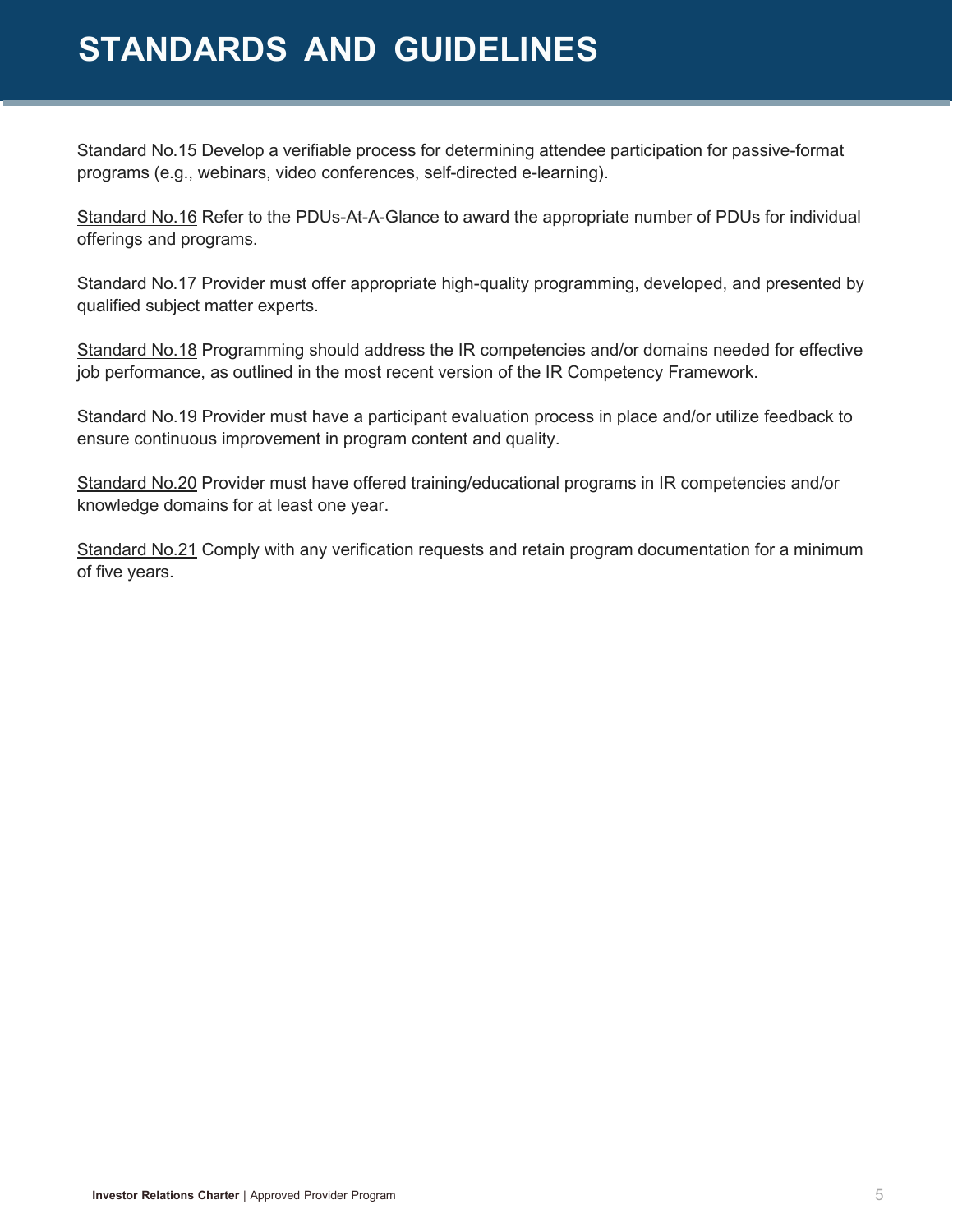### **LOGO USAGE & MARKETING**

### **Adhere to the Approved PDU Provider logo usage guidelines when used on any publications.**

The logo must always be displayed with the disclaimer language on all marketing and promotional materials.

You will receive an appropriate statement template, a logo to post on your website and in your marketing materials, to ensure that your participants can identify you as an Approved Provider and easily receive PDUs for their participation.

### **Full Statement**

"[Organization Name] is recognized by the NIRI Certification Council to offer IRC Professional Development Units (PDUs)."



IR Domain Number & Name: PDU(s) Awarded: Delivery Method: Duration of Program:

Domain numbers referenced above, correspond to the 10 core competency domains that make up the IR Competency Framework as outlined in the current version of NIRI's Investor Relations Body of Knowledge. For more information about the Investor Relations Charter (IRC) ®visit [www.niri.org/certification.](http://www.niri.org/certification)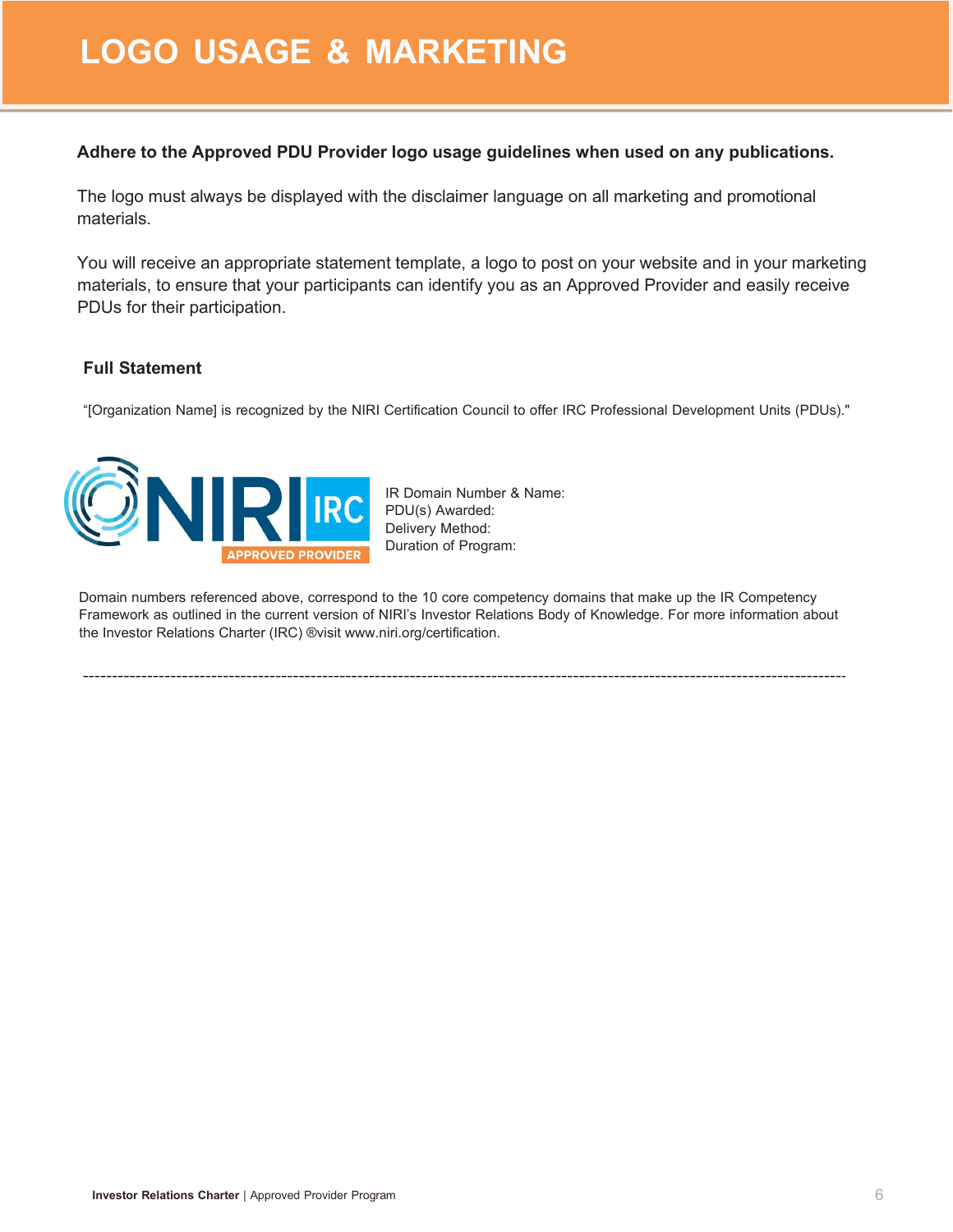### <span id="page-8-0"></span>**Approved PDU Provider Fees**

Currently, there will be no annual fees to be an IRC Approved Provider.

#### <span id="page-8-1"></span>**Pre-Approval, Restrictions & Non-Compliance**

The NIRI Certification Council reviews programs on a case-by-case basis and as part of the audit process. Approval is contingent on the content:

- IRC exam preparation courses cannot be approved. The NIRI Certification Council does not approve or endorse any exam preparation programs or offerings.
- The NIRI Certification Council reserves the right to withhold or revoke the Approved Provider status at any time and for any reason.
- Approval or denial of PDUs granted by the provider are at the sole discretion of the NIRI Certification Council and may not be appealed.

#### <span id="page-8-2"></span>**Compliance & Verification**

The NIRI Certification Council has a responsibility to maintain and protect the integrity of the Approved Provider Program. Therefore, The Council reserves the right to:

- Award Approved Provider status only if all qualifications are met.
- Monitor program submissions as part of the verification process.
- Monitor proper use of the Approved Provider badge.
- Request supporting documentation for specific programs from an Approved Provider for audit sampling.
- Terminate or revoke the Approved Provider status and terminate the use of the Approved Provider badge if there is evidence of the provider's failure to uphold the IRC program guidelines.

#### <span id="page-8-3"></span>**Denial & Termination**

In the event an IRC Approved Provider is not in compliance with program requirements, said Provider will be notified by NIRI Chief Credentialing & Governance Officer. Failure to comply with the requirements may result in total **exation** Approved Provider status.

#### <span id="page-8-4"></span>**Investor Relations Competency Framework**

The IR Competency Framework describes the core competencies and knowledge domains that IR professionals must acquire and enhance throughout their career for comprehensive and effective IR performance.

#### **Approval of other Educational Programs**

Many educational programs not directly tied to the IR Competency Framework may qualify for PDUs. For example, courses in finance, writing, public speaking, or presentations will widen the scope of eligible PDUs, enhances the skills of the IR professionals, and contributes to a stronger IR profession. All would be eligible for PDUs.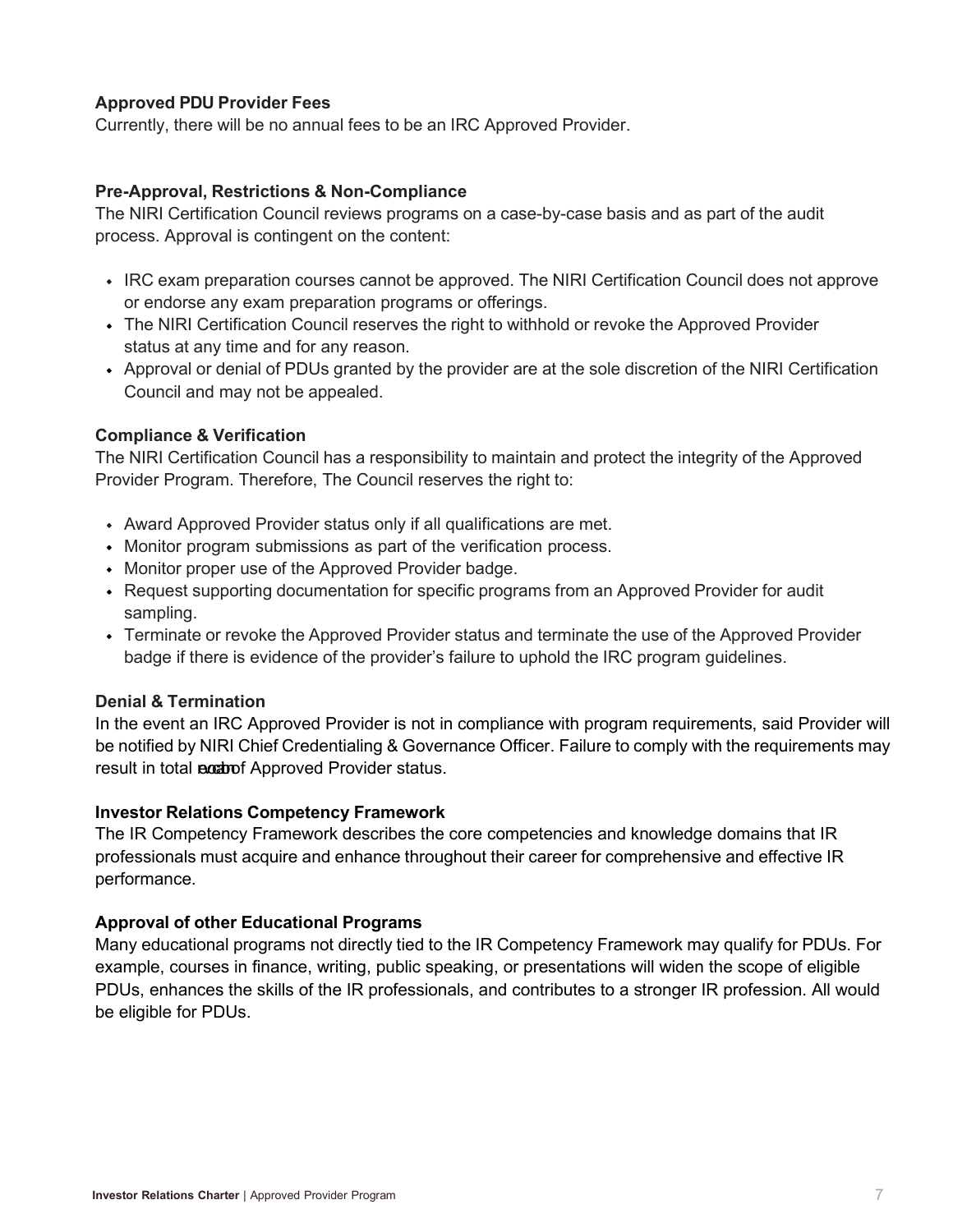## **APPLICATION PROCESS**

An organization applying for IRC Approved PDU Provider status must:

- Exequest an application from certification@niri.org
- Designate a single contact person who will be responsible for providing relevant program information.
- Will be notified via e-mail to its designated contact person on the status of the application.
- A provider whose application is denied will be advised of the reason for the denial and of any opportunity for resubmission (see Denial & Termination).
- A provider whose application is approved will be advised of specific IRC Approved PDU Provider status program information, including but not limited to the start and end dates of the 3-year Approved PDU Provider status period.

### **Disclaimers**

*\*PDU Providers who may have to meet other requirements of state licensing bodies, other governmental entities, membership associations, and other professional organizations or bodies, should contact the appropriate entity to determine requirements for other CPE/CEU/PDU and other education credits.*

*\*\*Applications to become an Approved PDU Provider will be accepted and reviewed annually.*

*\*\*\*Determination of PDU eligibility does not imply endorsement of education quality by the NIRI Certification Council.*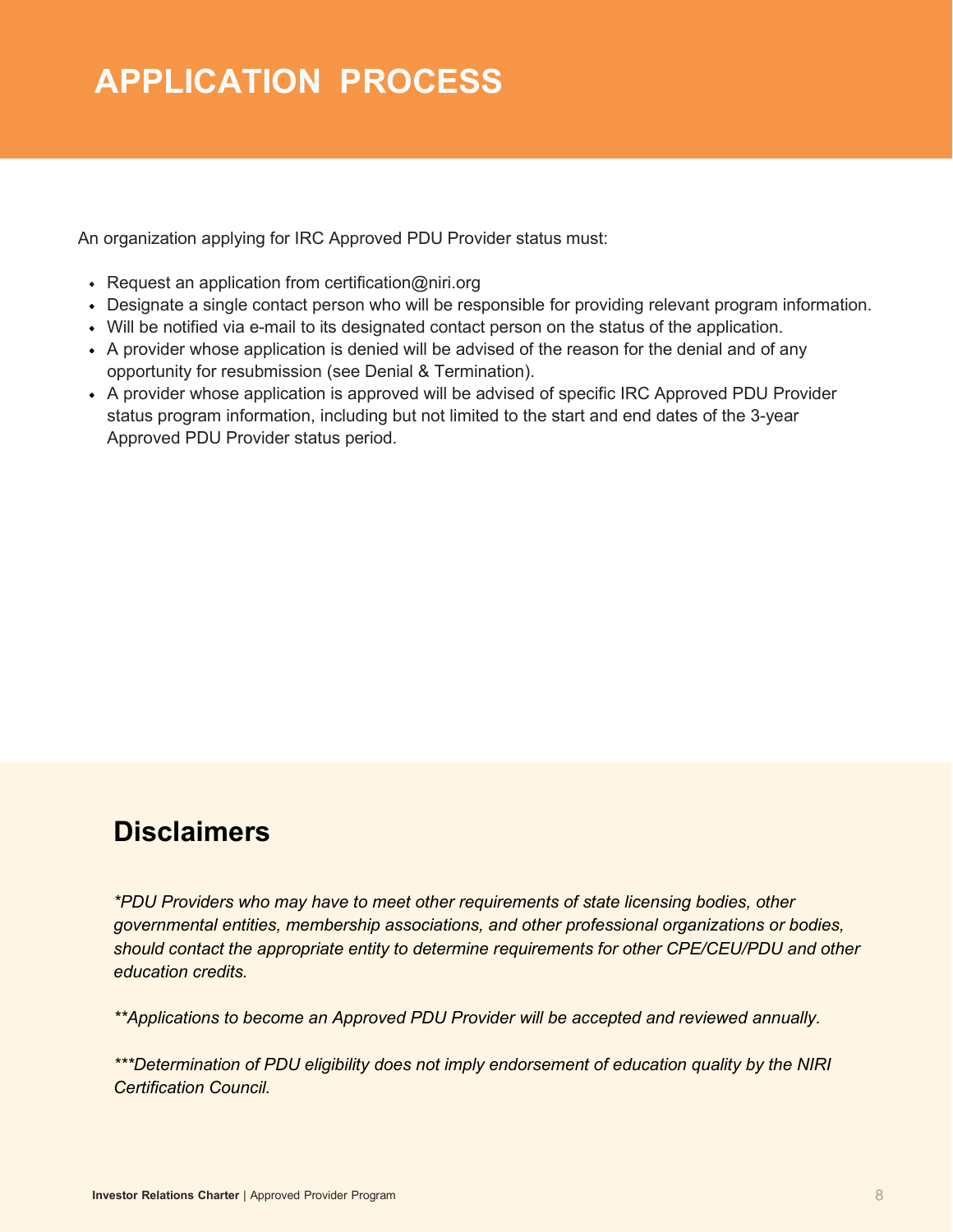## **DEFINITIONS**

Certificate: Education for intended learning outcomes where a certificate is awarded for completion of education

Certification: A standardized and voluntary process by which, individuals are evaluated against predetermined standards for knowledge, skills, or competencies. Participants who demonstrate that they meet the standards by successfully completing the assessment process are granted a time-limited credential. To retain the credential, certificants must maintain continued competence.

Competence: Is defined as demonstrating specified levels of IR core knowledge and skills at the time of initial certification, and throughout an individual's professional career.

Competency Framework: A competency framework defines the knowledge, skills, and attributes needed for people within an organization. Each individual role will have its own set of competencies needed to perform the job effectively. To develop this framework, you need to have an in-depth understanding of the roles within your business

Conference: A Conference is a multi-day professional development meeting involving consultation and discussion on a number of topics by multiple speakers.

Continuing Professional Education (CPE): An integral part of the lifelong learning required to provide competent service to the public. The set of activities that enables CPAs to maintain or improve their professional competence.

Domain: Domain is a commonly used term to describe the knowledge in a particular area (a situation, scenario, or class of problems). Domain assessments help organizations measure a wide variety of industry skills to deliver a holistic candidate profile for specific job roles.

Group Internet-Based Program: Individual participation in synchronous learning with real time interaction of an instructor or subject matter expert and built-in processes for attendance and interactivity.

Group Live Program: Synchronous learning in a group environment with real time interaction of an instructor or subject matter expert that provides the required elements of attendance monitoring and engagement.

Group Program: Any group live or group Internet based programs. Independent study. An educational process designed to permit a participant to learn a given subject under a learning contract with a PDU Providers.

Investor Relations: Investor relations is a strategic management responsibility that integrates finance, communication, marketing and securities law compliance to enable the most effective two-way communication between a company, the financial community, and other constituencies, which ultimately contributes to a company's securities achieving fair valuation.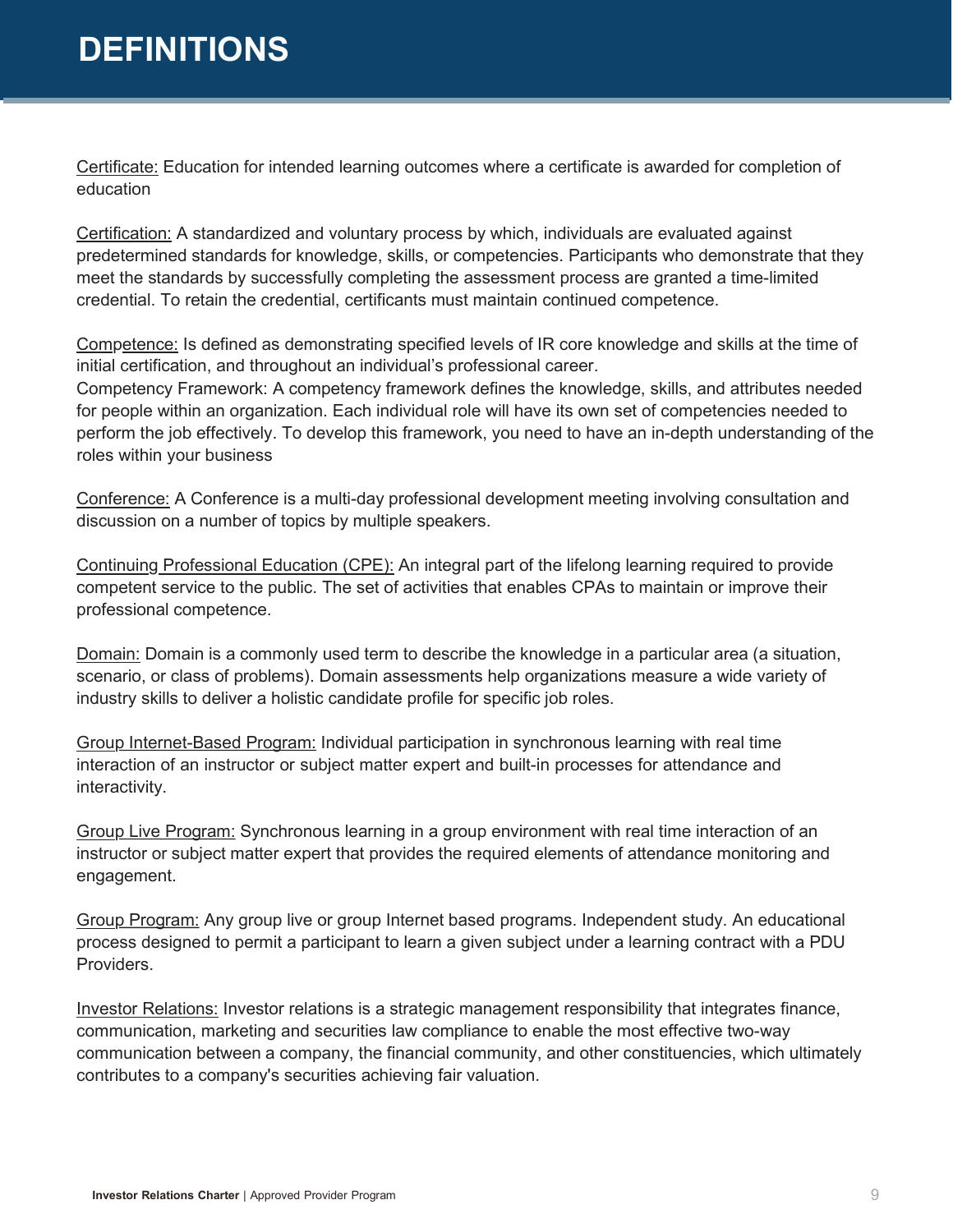Learning objectives: Measurable outcomes that participants should accomplish upon completion of a learning activity. Learning objectives are useful to program developers in deciding appropriate instructional strategies and allocating time to various subjects.

Professional Development Unit (PDU): Professional development is not limited to continuing education. Professional development is a blend of active and passive activities, continuing professional education, and building knowledge and skills.

Recertification/Renewal: Requirements and procedures established as part of a certification program that certificants must meet to maintain competence and renew their certification.

Self-Study Program: An educational program completed individually without the assistance or interaction of a real time instructor.

Seminar: A Seminar is a form of academic instruction, either at a university or offered by a commercial or professional organization. It is typically a professional development event with a single speaker, though may have several speakers or a panel of speakers and, in that way, resemble a conference or symposium. The main difference is that a seminar is held within an institution, and the only invited outsiders would be the speakers.

Subject Matter expert (SME): A person who has expertise in a particular area or topic. Expertise may be demonstrated through practical experience, education, or both.

Symposium: A Symposium is a smaller, one-day professional development conference in a tutorial setting with fewer speakers.

Workshop: A Workshop includes all the elements of a Seminar, but with an emphasis on "hands-onpractice" on a selected topic or subject.